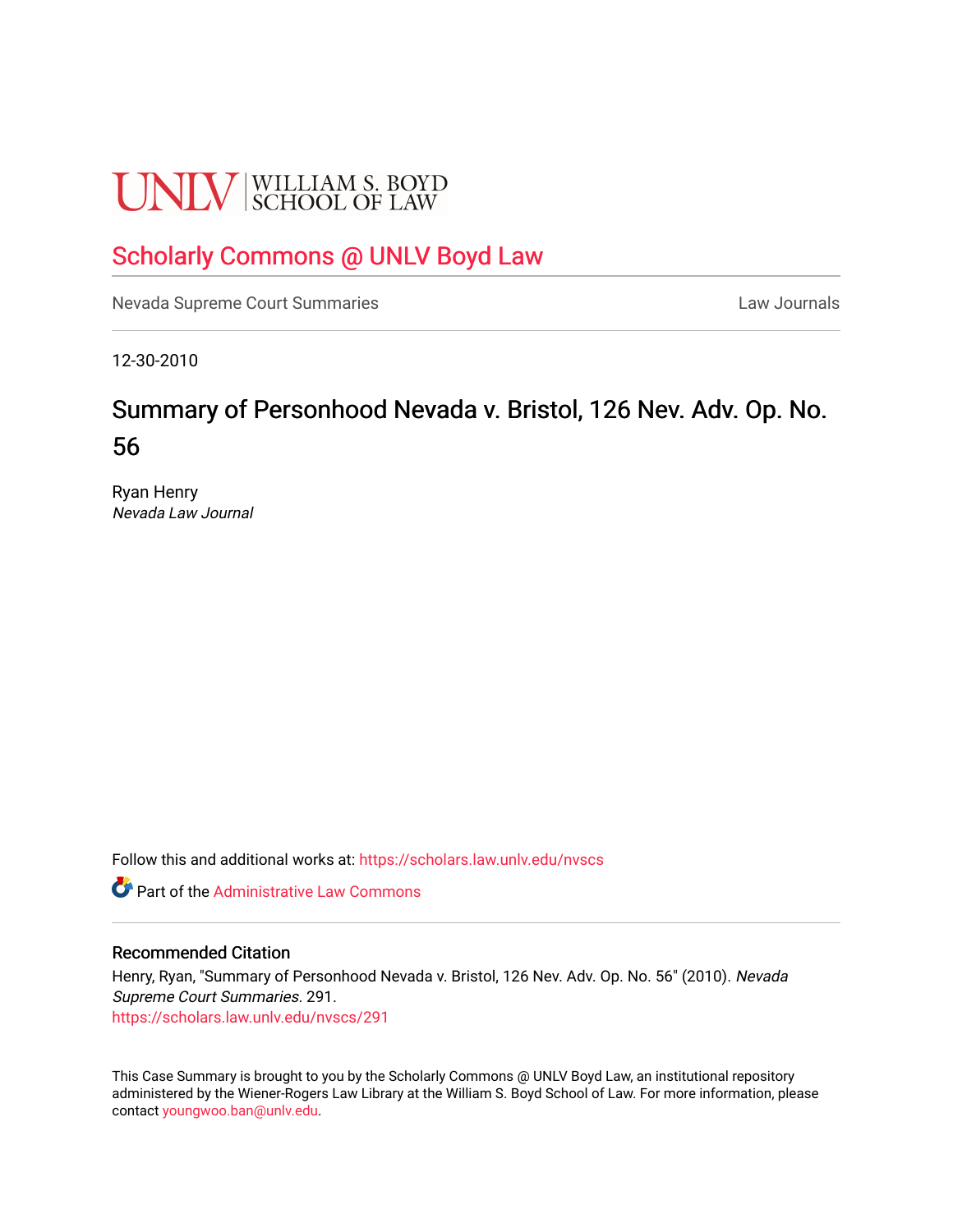*Personhood Nevada v. Bristol*, 126 Nev. Adv. Op. No. 56 (December 30, 2010)<sup>1</sup>

## **ADMINISTRATIVE LAW**

#### **Summary**

The Court considered an appeal from a First Judicial District Court order that found a proposed initiative violated NRS 295.009's single-subject rule and prohibited its placement on the 2010 general election ballot.

## **Disposition/Outcome**

The Court dismissed the appeal as moot because it could afford no relief as the deadline for submitting ballot initiative signatures had passed. Additionally, the Court adopted the Restatement (Second) of Judgments and concluded that in subsequent litigation no court was to give preclusive effect to the district court's order.

## **Factual and Procedural History**

Prior to the November 2010 general election, appellant Personhood Nevada, an advocacy group, filed a ballot initiative with the Secretary of the State that proposed amending Article 1 of the Nevada Constitution. Thereafter, in district court, respondents, made up of interested persons and registered voters, sought declaratory and injunctive relief claiming the initiative included more than one subject and included a misleading and insufficient description of effects. The district court prohibited the Secretary of the State from placing the initiative on the November 2010 general election ballot because it found the appellant's proposed amendment violated NRS 295.009's single-subject rule as the initiative was "too general and vague" to identify a single subject.<sup>2</sup> The proposed initiative also did not properly inform the petition signers and voters of the initiative's various consequences.

The appellants appealed the injunctive order to the Nevada Supreme Court, but the Court was unable to review the matter until after the June 15, 2010 deadline for submitting proposed initiatives had passed.<sup>3</sup> The Court directed appellants to show cause why the Court should not dismiss the appeal as moot. The respondents filed a motion to dismiss the appeal, and the appellants opposed the motion while also filing a reply to the show cause order. The November 2010 general election concluded after the parties filed the supplemental briefs.

l

 $<sup>1</sup>$  By Ryan Henry.</sup>

<sup>&</sup>lt;sup>2</sup> NEV. REV. STAT. § 295.009 (2007) states that "Each petition for initiative or referendum must: (a) Embrace but one subject and matters necessarily connected therewith and pertaining thereto."; NEV. REV. STAT. § 295.061 (2007) allows a challenge to the description of a petition in the First Judicial Court by filing a complaint no later than 15 days after the petition is placed on file with the Secretary of the State.

<sup>3</sup> *See* NEV. CONST. art. 19, § 2(4), 3(2); We the People Nev. v. Sec'y of State, 124 Nev. 874, 192 P.3d 1166 (2008).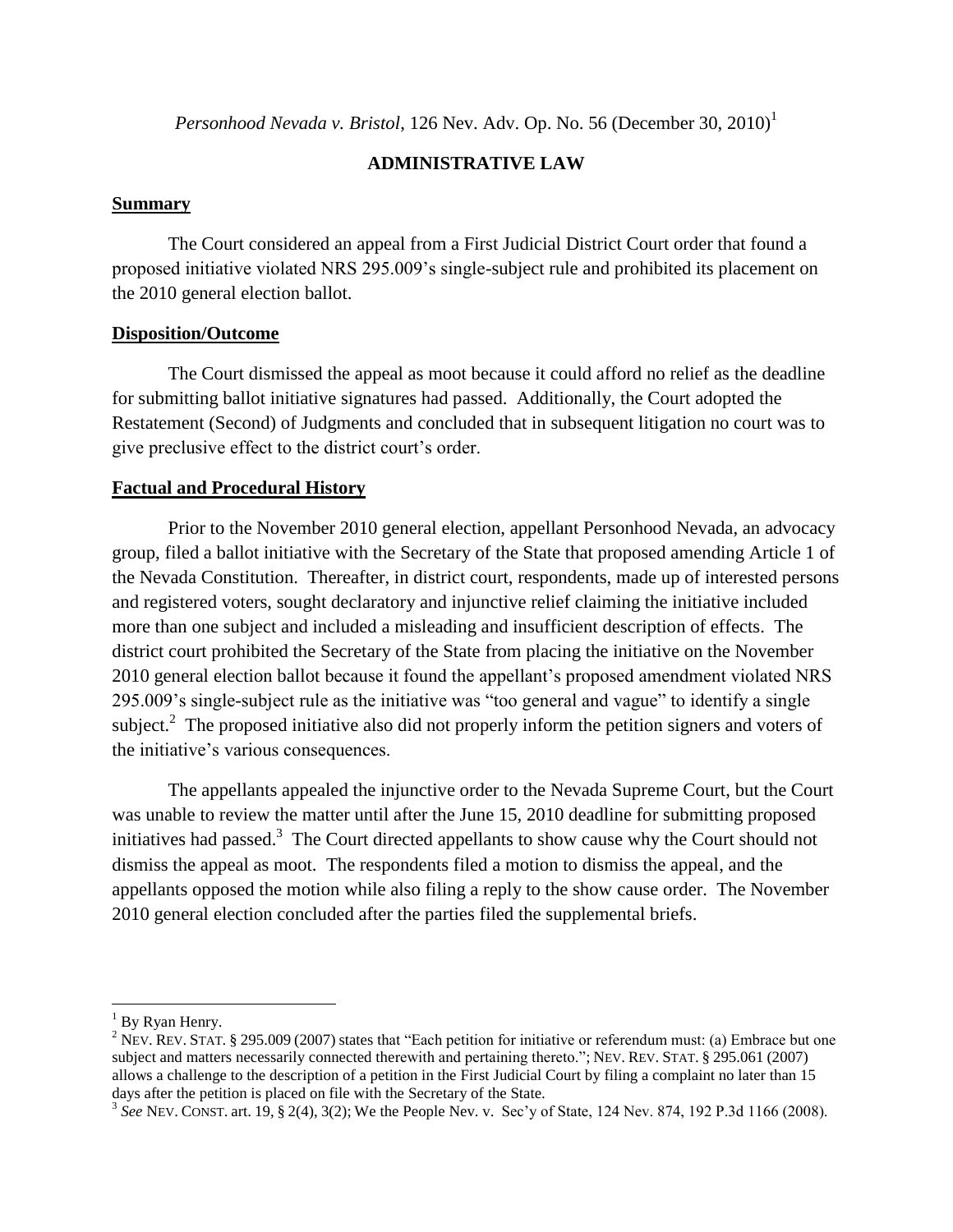#### **Discussion**

## *The appeal is moot*

Justice Hardesty began by noting that the Court's duty is not to put forth advisory opinions, but instead, resolve actual controversies through enforceable judgments.<sup>4</sup> A case may present a live controversy in the beginning, but subsequent events may make the case moot, as there must be a controversy present in all stages of the preceding.<sup>5</sup> The appeal was moot because the appellants failed to submit sufficient signatures to meet the June 15 submission deadline, which made the initiative ineligible for consideration in the 2010 election, regardless of any Court decision with respect to the injunction.

The Court may consider an appeal regarding a matter capable of repetition and of widespread importance, even when an appeal is moot.<sup>6</sup> The facts of this case, specific to a particular initiative, did not necessitate review, and the exception of the mootness doctrine did not apply. The district court must expedite challenges to an initiative,<sup>7</sup> and the Nevada Supreme Court typically resolves ballot-related cases before they are moot. The Court dismissed the appeal, and noted other jurisdictions have done the same in similar circumstances. $8$ 

#### *Vacatur is not necessary*

Judgments generally do not have preclusive effects on parties who lose their appeal through no fault of their own.<sup>9</sup> Justice Hardesty discussed two ways to apply this principle. The federal court approach applies preclusion principles unless the party asks the appellate court to reverse or vacate the judgment.<sup>10</sup> In contrast, the Restatement (Second) of Judgments supports an approach where as soon as a court renders an appeal moot, issue preclusion principles do not apply.<sup>11</sup> Such an approach avoids setting a procedural trap for an uninformed party.<sup>12</sup>

 $\overline{a}$ 

<sup>&</sup>lt;sup>4</sup> NCAA v. Univ. of Nev., 97 Nev. 56, 57, 624 P.2d 10, 10 (1981).

<sup>5</sup> *See* Arizonans for Official English v. Arizona, 520 U.S. 43, 67 (1997); Lewis v. Cont'l Bank Corp., 494 U.S. 472, 476-78 (1990); Univ. Sys. v. Nevadans for Sound Gov't., 120 Nev. 712, 720, 100 P.3d 179, 186 (2004); Wedekind v. Bell, 26 Nev. 395, 413-15, 69 P. 612, 613-14 (1902).

<sup>6</sup> Traffic Control Serv. v. United Rentals, 120 Nev. 168, 171-72, 87 P.3d 1054, 1057 (2004).

<sup>&</sup>lt;sup>7</sup> NEV. REV. STAT. § 295.061(1) (2007) states that "The court shall set the matter for hearing not later than 15 days after the complaint is filed and shall give priority to such a complaint over all criminal proceedings."

<sup>8</sup> *See* Ulmer v. Alaska Rest. & Beverage Ass'n, 33 P.3d 773 (Alaska 2001); Asher v. Carnahan, 268 S.W.3d 427 (Mo. Ct. App. 2008); Kerr v. Bradbury, 131 P.3d 737 (Or. 2006).

<sup>9</sup> *See* 47 AM. JUR. 2D *Judgements* § 531 (2006).

<sup>10</sup> *See* U.S. Bancorp Mortg. Co. v. Bonner Mall P'ship, 513 U.S. 18 (1984).

<sup>&</sup>lt;sup>11</sup> RESTATEMENT (SECOND) OF JUDGMENTS  $\S 28(1)$  cmt. a (1982) states "There is a need for an analogous exception to the rule of preclusion when the determination of an issue is plainly essential to the judgment but the party who lost on that issue is, for some other reason, disabled as a matter of law from obtaining review by appeal or, where appeal does not lie, by injunction, extraordinary writ, or statutory review procedure. Such cases can arise, for example, because the controversy has become moot, or because the law does not allow review of the particular category of judgments."

<sup>&</sup>lt;sup>12</sup> *Id.* at reporter's note.